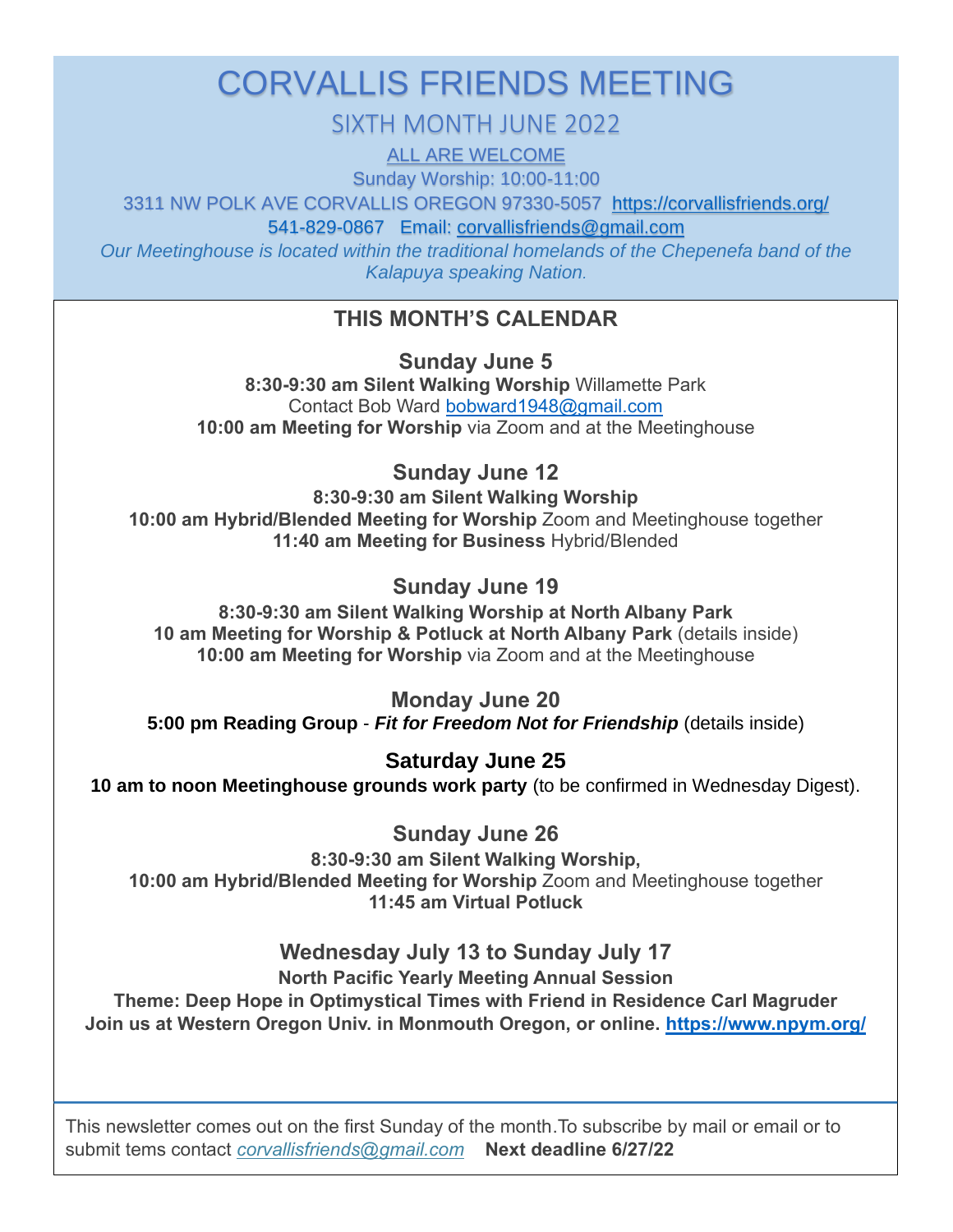### **Meeting for Worship for Business**

### **May 8, 2022**

**Clerk**: Susan Easton **Recording Clerk:** Esther Schiedel **Friends present:** Jay Thatcher, John Selker, Bob Henderson, Donna Gerry, Wendy Robinson, Kathy Miller, Nancy Ewald, Nina Joy Lawrence

### **Meeting began in expectant quiet worship**

**The Minutes of April 10 were approved as printed in the newsletter.**

**The Treasurer's Report was accepted with gratitude.**

**The State of Society report was approved** and will be shared at Willamette Quarterly Meeting and at North Pacific Yearly Meeting.

**Spiritual Care Committee** (SCC) reported that Mary Jane Grays's Memorial minute (with the addition of her partner Jane's last name) will be sent to Friends Journal and to Western Friend.

**May 15 will be an outdoor Meeting for Worship at Peavy Arboretum**, followed by a potluck lunch. There will be no walking meeting that morning. The Meetinghouse will be open for anyone who wants to worship there and Meeting will also take place on Zoom.

**SCC held an Enquiring Friends Meeting which attended by nine F/friends** and was very successful. This group may continue and look at the question of what happens after you center down. **Another similar group looking at the same issue will be formed if there is sufficient interest later in May. Let someone if you are interested.**

**Jay is thinking of having some one-on-one meetings over the summer when most organized meetings are on hiatus. Hosts are needed for the online and hybrid meetings, let someone from SCC know if you are interested.**

**Nominating Committee provided a written report which will be shared with Friends. Most positions have been filled** and a few

will be firmed up when we find out what happens in the primary election. **NPYM Coordinating (formerly Steering) Committee Representative position is again listed, but unfilled. Anyone interested to serve there is invited to speak to a Nominating Committee Member (Donna Gerry, Carmen Brummet, or Nina Joy Lawrence). The report will be seasoned and approved at Meeting for Business in June with terms beginning in July.** 

**Meetinghouse Maintenance: Wendy reported that Bob Burton had consulted with Northern Willamette Valley Gutter about replacing the gutters at the Meetinghouse. The estimate was \$2000- \$2400.** Wendy explained that he did not seek other bids in the interest of time and based on his knowledge of the reputation of this firm. **Meeting approved going ahead with the gutter replacement.** We recognize that other issues such as rotten trim may be revealed during this process and trust that our Major Meetinghouse Maintenance Coordinator and volunteers will handle this.

**Our representative to We Care, Donna Gerry, reported that there is a need for volunteers to do intake forms for people seeking help from We Care** (a local non-profit that provides one-time emergency financial assistance to residents of Benton County). Interested Friends can contact Rex Cole 541- 243-8029.

A reminder that **Willamette Quarterly Meeting** will be held in person at Multnomah Monthly Meeting in Portland Oregon and on-line on Zoom on **Saturday May 21**. There is no charge to participate but Friends are asked to register online by May 14 <http://www.willamettequarterly.org/>

**Our next Meeting for Business will be held June 12. This will serve as our Annual Meeting.** 

**Meeting closed in silent worship**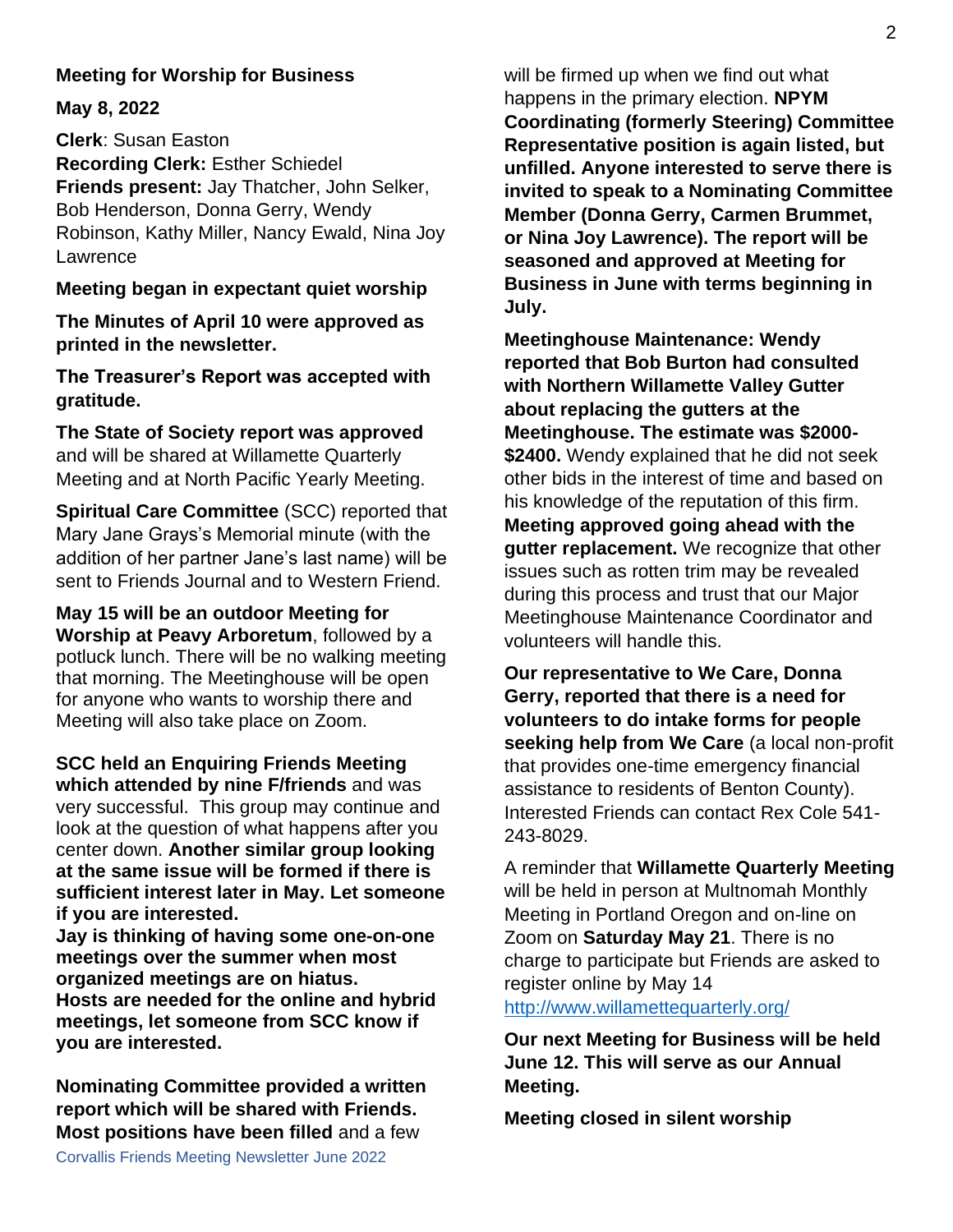## **Corvallis Friends Meeting State of Society**

Corvallis Friends Meeting has experienced changes and challenges over the past year. Long time members Mary Jane Gray and Tom Scroggins died in January. We recently learned of the death of Debby Livingston last September We held memorial meetings last summer for two other longtime members, Ruth McNeill and Jim Kimball.

One very active Friend decided to disconnect from involvement in the Meeting. A few others are dealing with personal life challenges which have limited their involvement in the Meeting.

We started holding Meeting for Worship in the Meetinghouse—with the understanding that attendees wear masks and have been vaccinated. We have continued with online Meetings for Worship at the same time. We acquired and installed video equipment in the Meeting room and we have begun holding hybrid meetings for worship—currently twice a month. Several times we have had difficulties with the technology for hybrid meetings. Some Friends do not want to attend hybrid meetings. Others feel all of our Meetings should be hybrid. This is a challenge we will continue to work with.

Because of the shift, some online attenders have felt the Meeting is experiencing a split which is painful. Some Friends who've been regulars at online worship live too far away to come in person. Some have health issues that prevent in-person attendance.

In addition to online and in person worship, the active early Sunday morning walking meeting continues. It has developed its own character. The worship and sharing there is very meaningful. We are holding a monthly outdoor potluck between the walk and the settling of indoor Meeting for Worship.

A small group of Friends has also gathered for decades to worship at the Meetinghouse on Wednesday evenings.

The Meeting has held one welcoming conversation via Zoom for attenders who consider themselves new to the Meeting. Additional meetings are planned.

Our religious education committee renamed itself Spiritual Exploring and Engagement Kommittee –SEEK! Friends have gathered online to learn about and discuss and share what brings them joy; spiritual gifts; FCNL priorities; race, culture and equity; and other topics. Last year, Friends finished a month's long discussion group of *My Grandmother's Hands*. Some Friends have also participated in the *Fit for Freedom, Not for Friendship* reading group.

Many Friends gathered over several years to share about various issues and challenges as a "Third Age Group" (which was open to any age participant). Having found a culmination, it is not currently meeting.

We have seven children connected to the Meeting. We haven't maintained a regular children's program but children have participated in some walks and in shopping for gifts for a local Christmas Giving Tree. Recently some have attended Sunday morning in-person Meeting and are planning future activities.

Corvallis Friends are taking steps to engage in a unified social action effort. Several threshing sessions have yet to lead to a decision. We remain committed to increasing our donations to various causes and organizations each year. We also approved our Meeting acting as a fiscal agent for a program (that some of our members are actively involved in) that is filling propane tanks for homeless campers.

An enthusiastic and knowledgeable new attender planned some improvements to our meetinghouse grounds to make them lower maintenance and more drought resistant and to pave a path from our accessible parking spot into the Meetinghouse. This work is in progress.